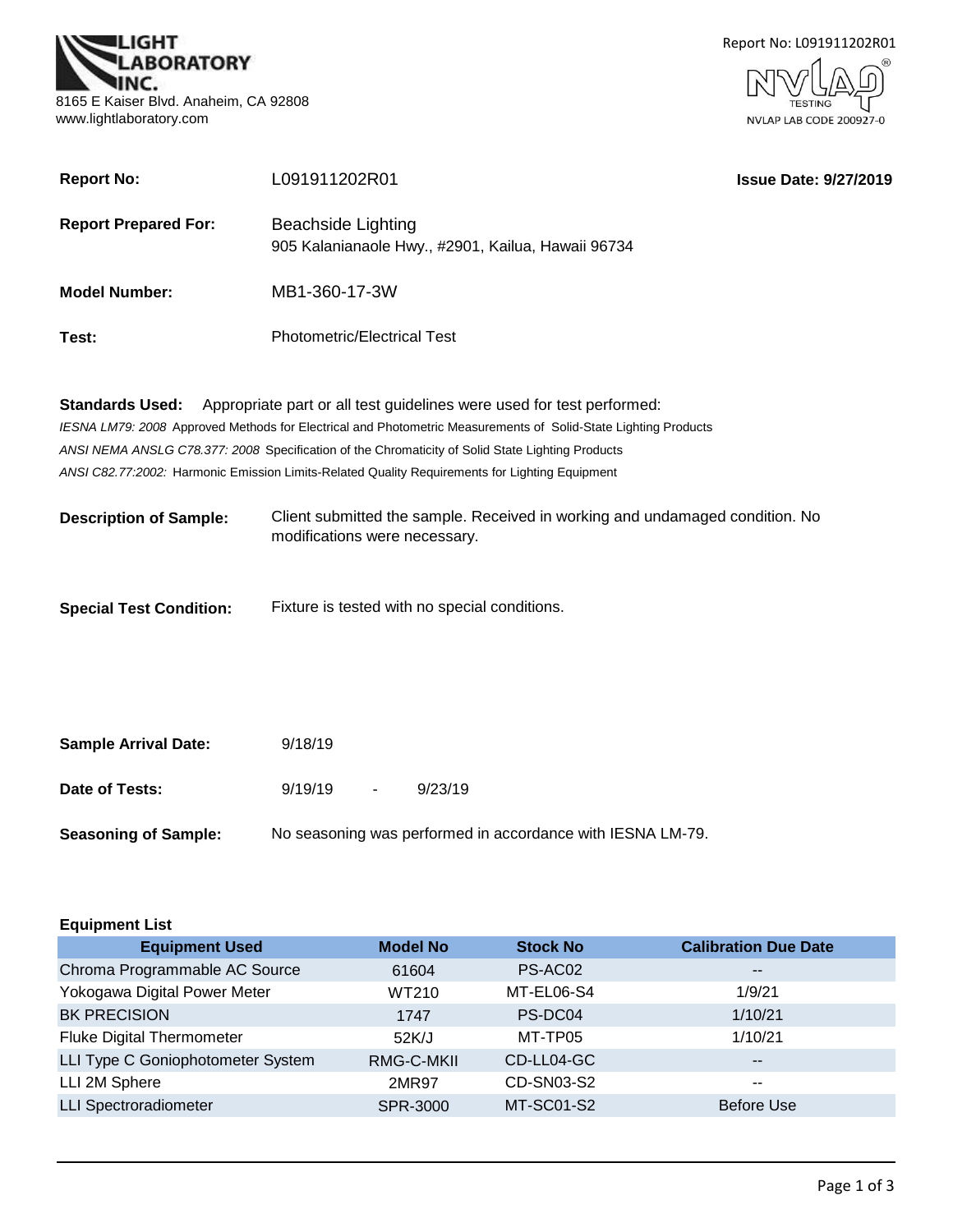

Report No: L091911202R01



| <b>General Information</b>  |                           |
|-----------------------------|---------------------------|
| <b>Manufacturer:</b>        | <b>Beachside Lighting</b> |
| <b>Model Number:</b>        | MB1-360-17-3W             |
| <b>Driver Model Number:</b> | N/A                       |
| <b>Test Summary</b>         |                           |
| <b>Total Lumens:</b>        | 170.40                    |
| <b>Efficacy:</b>            | 58.92                     |
| Input Voltage (VAC/60Hz):   | 12.00                     |
| <b>Input Current (Amp):</b> | 0.3173                    |
| Input Power (W):            | 2.89                      |
| <b>Input Power Factor:</b>  | 0.7621                    |
| Current ATHD (%):           | 60.4%                     |

# **Test Condition**

| 25.0 |
|------|
| 0:35 |
| 1:20 |
|      |



FIG. 1 LUMINAIRE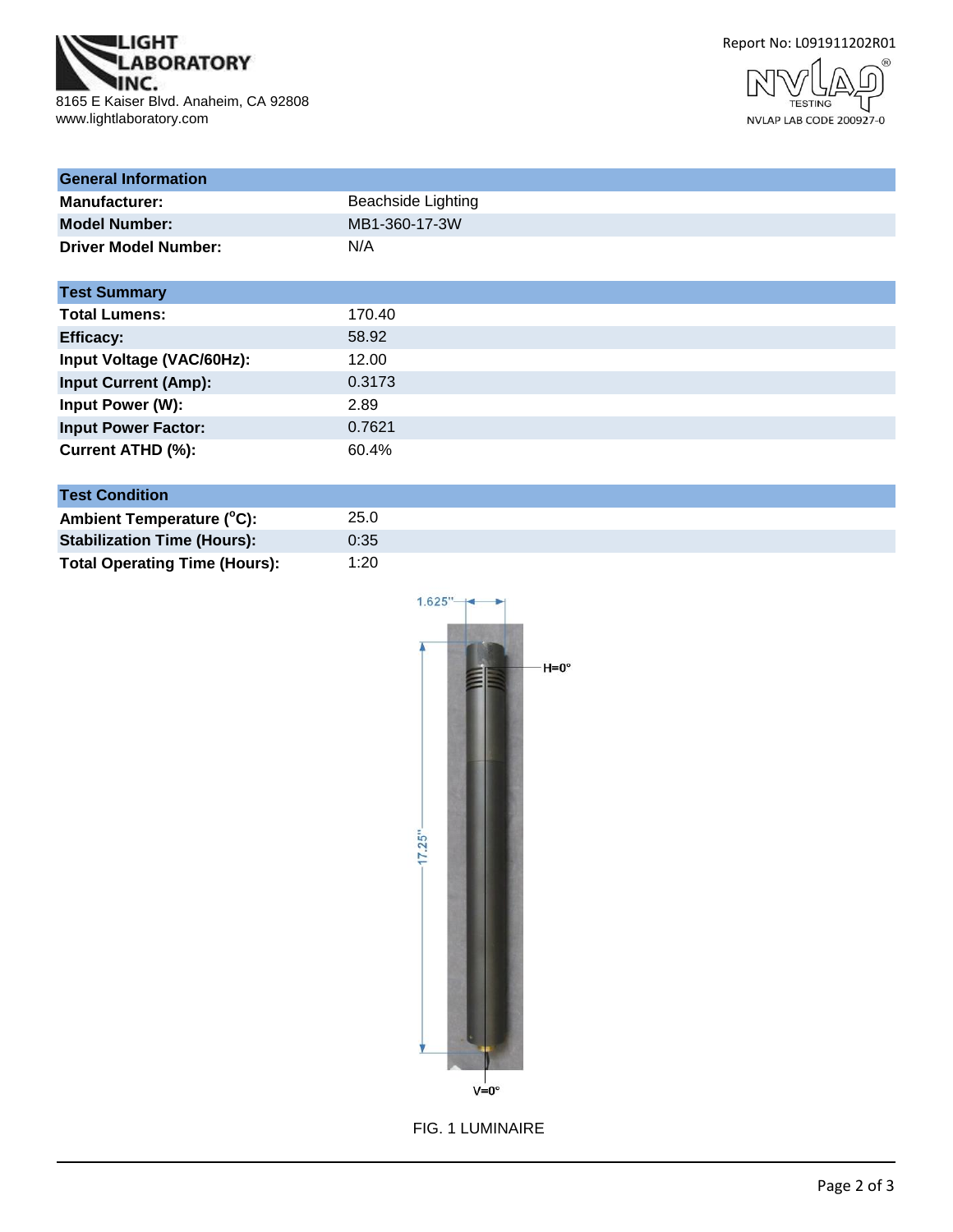



### **Test Methods**

### **Photometric Measurements - Goniophotometer**

A Custom Light Laboratory Type C Rotating Mirror Goniophotometer was used to measure candelas(intensity) at each angle of distribution as defined by IESNA for the appropriate fixture type.

Ambient temperature is set to  $25^{\circ}$ C and is measured from the center of the fixture, within 1ft from the outside of the fixture. Temperature is maintained at  $25^{\circ}$ C throughout the testing process and the sample is stabilized for at least 30mins and longer as necessary for the sample to achieve stabilization.

Electrical measurements are measured using the listed equipment.

### **Spectral Measurements - Integrating Sphere**

A Sensing Spectroradiometer SPR-3000, in conjunction with Light Laboratory 2 meter integrating sphere was used to measure chromaticity coordinates, correlated color temperature(CCT) and the color rendering index(CRI) for each sample.

Ambient temperature is set to 25°C and is measured from the center of the fixture, within 1ft from the outside of the fixture. Temperature is maintained at  $25^{\circ}$ C throughout the testing process and the sample is stabilized for at least 30mins and longer as necessary for the sample to achieve stabilization.

Electrical measurements are measured using the listed equipment.

Disclaimers:

This report must not be used by the customer to claim product certification, approval or endorsement by NVLAP, NIST or any agency of Federal Government.

Report Prepared by : Dennis Malonzo

Test Report Reviewed by:

Stevefing

Steve Kang Quality Assurance

*\*Attached are photometric data reports. Total number of pages: 11*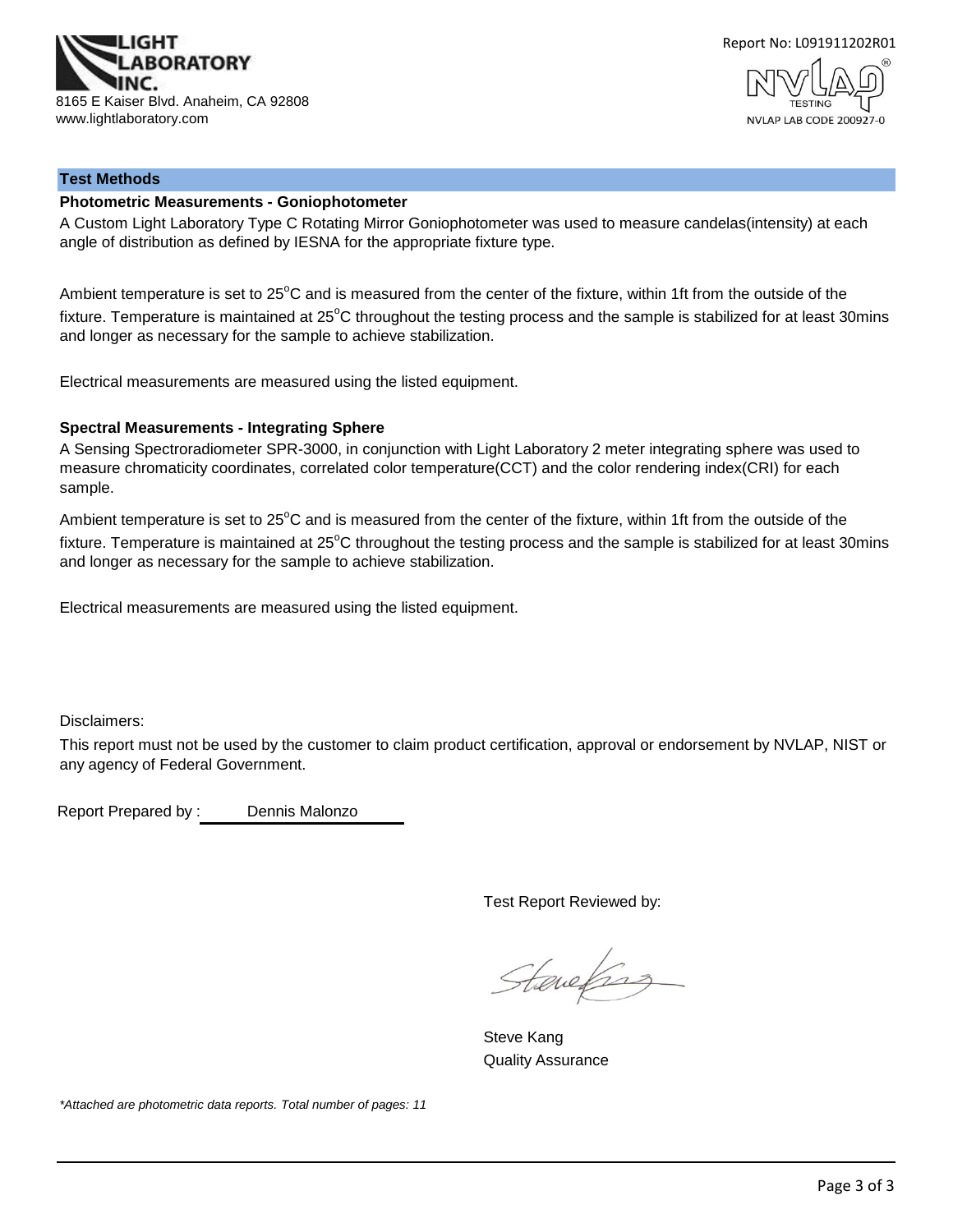

# **Photometric Test Report**

### **IES ROAD REPORT PHOTOMETRIC FILENAME : L091911202R01.IES**

### **DESCRIPTIVE INFORMATION (From Photometric File)**

IESNA:LM-63-2002 [TEST] L091911202R01 [TESTLAB] LIGHT LABORATORY, INC. (www.lightlaboratory.com) [ISSUEDATE] 9/27/2019 [MANUFAC] Beachside Lighting [LUMCAT] MB1-360-17-3W [LUMINAIRE] Mini Bollard with 360 deg. Illumination [BALLASTCAT] N/A [OTHER] INDICATING THE CANDELA VALUES ARE ABSOLUTE AND [MORE] SHOULD NOT BE FACTORED FOR DIFFERENT LAMP RATINGS. [INPUT] 12.00VAC, 2.89W [TEST PROCEDURE] IESNA:LM-79-08

### **CHARACTERISTICS**

| <b>IES Classification</b>                                                                 | Type VS                                                       |
|-------------------------------------------------------------------------------------------|---------------------------------------------------------------|
| Longitudinal Classification                                                               | Very Short                                                    |
| Lumens Per Lamp                                                                           | N.A. (absolute)                                               |
| <b>Total Lamp Lumens</b>                                                                  | N.A. (absolute)                                               |
| Luminaire Lumens                                                                          | 170                                                           |
| Downward Total Efficiency                                                                 | N.A. (absolute)                                               |
| <b>Total Luminaire Efficiency</b>                                                         | N.A. (absolute)                                               |
| Luminaire Efficacy Rating (LER)                                                           | 59                                                            |
| <b>Total Luminaire Watts</b>                                                              | 2.89                                                          |
| <b>Ballast Factor</b>                                                                     | 1.00                                                          |
| Upward Waste Light Ratio                                                                  | 0.04                                                          |
| Maximum Candela                                                                           | 76.21                                                         |
| Maximum Candela Angle                                                                     | 35H 55V                                                       |
| Maximum Candela (<90 Degrees Vertical)                                                    | 76.21                                                         |
| Maximum Candela Angle (<90 Degrees Vertical)                                              | 35H 55V                                                       |
| Maximum Candela At 90 Degrees Vertical<br>Maximum Candela from 80 to <90 Degrees Vertical | 2.1 (1.2% Luminaire Lumens)<br>17.69 (10.4% Luminaire Lumens) |
| Cutoff Classification (deprecated)                                                        | N.A. (absolute)                                               |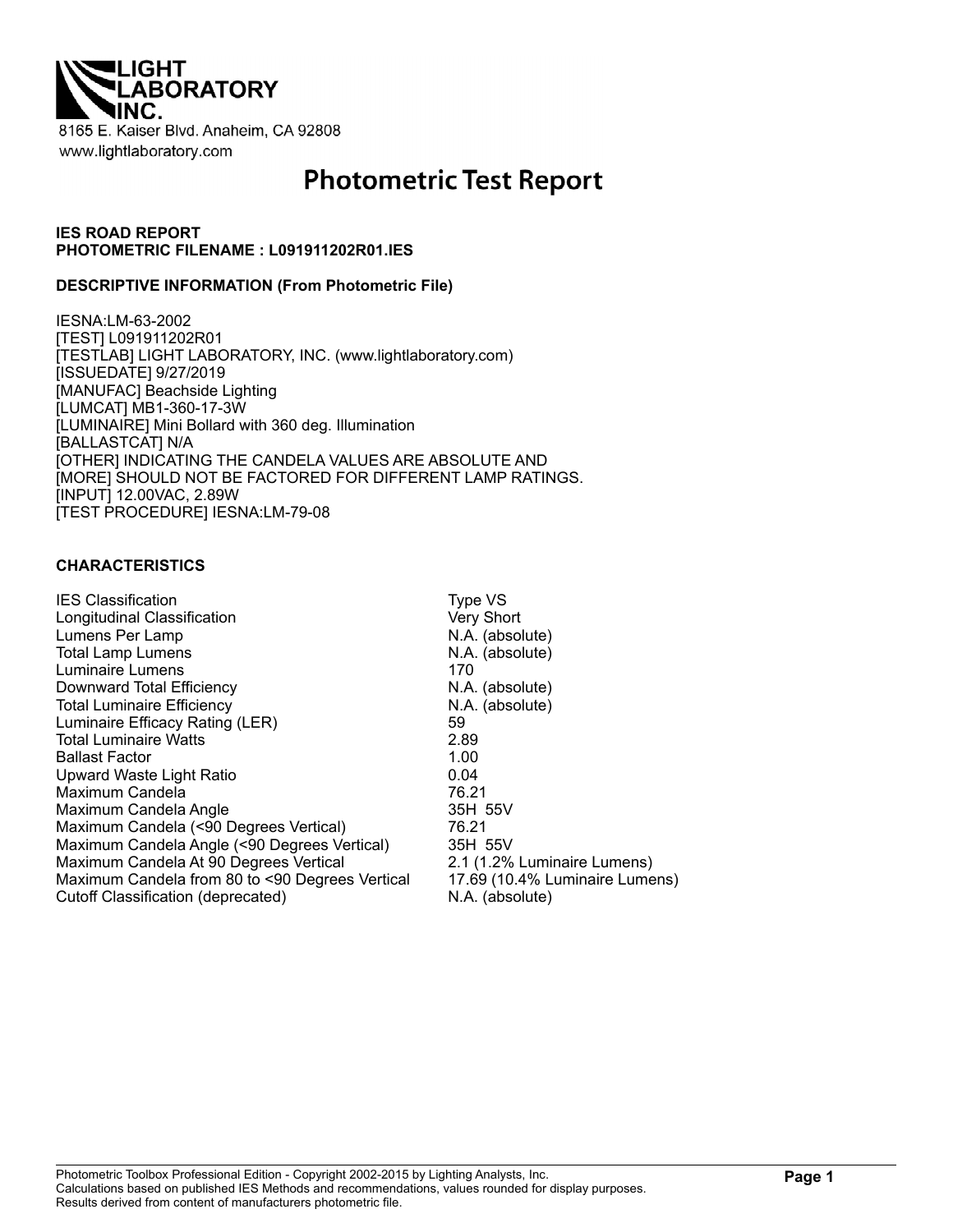### **LUMINAIRE CLASSIFICATION SYSTEM (LCS)**

### **ZONAL LUMEN SUMMARY**

90-150 3.7 90-180 3.7 110-180 1.9 0-180 100

|                               | Lumens   | % Lamp | % Luminaire | Zone      | %    |
|-------------------------------|----------|--------|-------------|-----------|------|
| FL - Front-Low (0-30)         | 0.6      | N.A.   | 0.3         |           |      |
| FM - Front-Medium (30-60)     | 41.6     | N.A.   | 24.4        | $0 - 20$  | 0.2  |
| FH - Front-High (60-80)       | 35.3     | N.A.   | 20.7        | $0 - 30$  | 0.7  |
| FVH - Front-Very High (80-90) | 4.6      | N.A.   | 2.7         | $0 - 40$  | 2.2  |
| BL - Back-Low (0-30)          | 0.6      | N.A.   | 0.3         | $0 - 60$  | 49.5 |
| BM - Back-Medium (30-60)      | 41.6     | N.A.   | 24.4        | $0 - 80$  | 90.9 |
| BH - Back-High (60-80)        | 35.3     | N.A.   | 20.7        | $0 - 90$  | 96.3 |
| BVH - Back-Very High (80-90)  | 4.6      | N.A.   | 2.7         | 10-90     | 96.2 |
| UL - Uplight-Low (90-100)     | 1.8      | N.A.   | 1.1         | $20 - 40$ | 1.9  |
| UH - Uplight-High (100-180)   | 4.6      | N.A.   | 2.7         | 20-50     | 15.8 |
|                               |          |        |             | 40-70     | 73.5 |
| Total                         | 170.6    | N.A.   | 100.0       | 60-80     | 41.4 |
|                               |          |        |             | 70-80     | 15.2 |
| <b>BUG Rating</b>             | B0-U1-G0 |        |             | 80-90     | 5.4  |
|                               |          |        |             | 90-110    | 1.9  |
|                               |          |        |             | 90-120    | 2.5  |
|                               |          |        |             | 90-130    | 3    |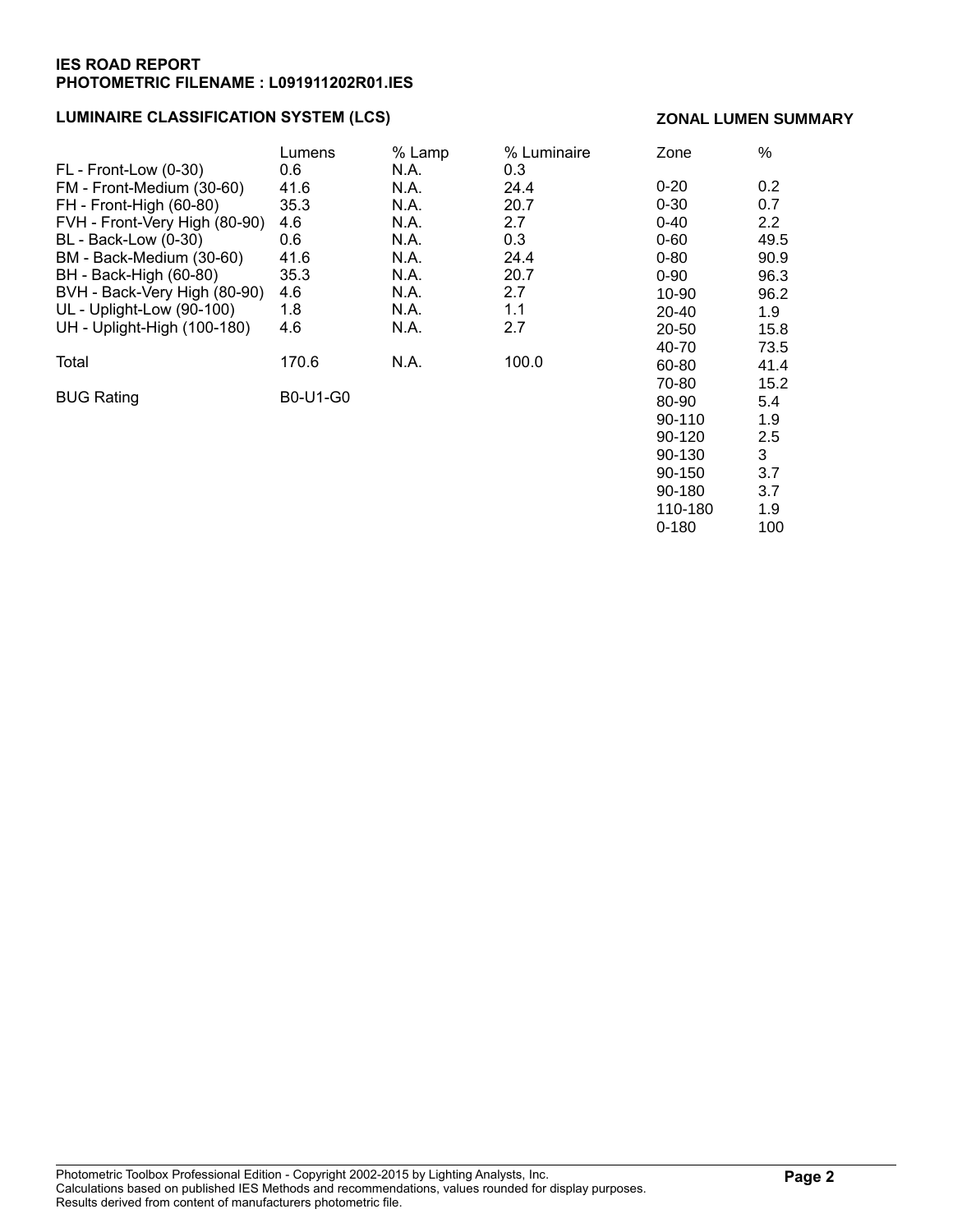### **CANDELA TABULATION**

#### **Vert. Horizontal Angles Angles**

| Angles                 |                  |                          |       |       |            |           |                   |                 |                   |       |
|------------------------|------------------|--------------------------|-------|-------|------------|-----------|-------------------|-----------------|-------------------|-------|
|                        | $\frac{0}{0.00}$ | $\frac{5}{0.00}$         | 10    | 15    | 20<br>0.00 | 25        | 30                | 35 <sub>5</sub> | 40                | 45    |
| 0.0                    |                  |                          | 0.00  | 0.00  |            | 0.00      | $\overline{0.00}$ | 0.00            | $\overline{0.00}$ | 0.00  |
| 5.0                    | 0.83             | 0.80                     | 0.83  | 0.83  | 0.85       | 0.85      | 0.87              | 0.90            | 0.88              | 0.88  |
| 10.0                   | 0.97             | 0.95                     | 0.96  | 0.98  | 0.97       | 0.99      | 1.00              | 0.99            | 1.01              | 1.00  |
| 15.0                   | 1.13             | 1.13                     | 1.14  | 1.14  | 1.14       | 1.14      | 1.15              | 1.15            | 1.17              | 1.17  |
| 20.0                   | 1.35             | 1.33                     | 1.34  | 1.34  | 1.35       | 1.35      | 1.33              | 1.35            | 1.35              | 1.34  |
| 25.0                   | 1.62             | 1.62                     | 1.60  | 1.60  | 1.61       | 1.60      | 1.61              | 1.60            | 1.59              | 1.58  |
| 30.0                   | 1.90             | 1.91                     | 1.91  | 1.92  | 1.91       | 1.90      | 1.90              | 1.90            | 1.87              | 1.89  |
| 35.0                   | 2.43             | 2.40                     | 2.38  | 2.37  | 2.37       | 2.36      | 2.35              | 2.35            | 2.35              | 2.34  |
| 37.5                   | 5.20             | 5.21                     | 5.22  | 5.19  | 5.21       | 5.19      | 5.23              | 5.25            | 5.27              | 5.28  |
| 40.0                   | 11.80            | 11.81                    | 11.82 | 11.85 | 11.87      | 11.88     | 11.89             | 11.95           | 11.97             | 12.02 |
| 42.5                   | 20.98            | 20.97                    | 21.00 | 21.00 | 21.03      | 21.06     | 21.12             | 21.15           | 21.19             | 21.11 |
| 45.0                   | 31.94            | 31.91                    | 31.95 | 31.98 | 32.02      | 32.04     | 32.07             | 32.09           | 32.09             | 31.93 |
| 47.5                   | 43.89            | 43.91                    | 43.95 | 44.00 | 44.02      | 44.07     | 44.09             | 44.09           | 44.06             | 43.81 |
| 50.0                   | 56.29            | 56.29                    | 56.31 | 56.33 | 56.38      | 56.40     | 56.47             | 56.47           | 56.36             | 55.99 |
| 52.5                   | 67.89            | 67.88                    | 67.91 | 67.97 | 67.99      | 68.04     | 68.12             | 68.07           | 67.95             | 67.51 |
| 55.0                   | 75.93            | 75.92                    | 76.01 | 76.05 | 76.11      | 76.17     | 76.21             | 76.21           | 76.01             | 75.47 |
| 57.5                   | 72.82            | 72.82                    | 72.90 | 72.93 | 72.98      | 72.97     | 73.00             | 73.01           | 72.78             | 72.18 |
| 60.0                   | 65.37            | 65.37                    | 65.37 | 65.36 | 65.35      | 65.40     | 65.45             | 65.37           | 65.11             | 64.52 |
| 62.5                   | 56.18            | 56.18                    | 56.19 | 56.20 | 56.18      | 56.21     | 56.21             | 56.06           | 55.78             | 55.39 |
| 65.0                   | 47.79            | 47.80                    | 47.79 | 47.77 | 47.76      | 47.74     | 47.73             | 47.63           | 47.43             | 47.10 |
| 67.5                   | 42.28            | 42.26                    | 42.25 | 42.27 | 42.26      | 42.24     | 42.18             | 42.12           | 41.97             | 41.73 |
| 70.0                   | 36.77            | 36.81                    | 36.86 | 36.88 | 36.86      | 36.83     | 36.78             | 36.72           | 36.62             | 36.42 |
| 72.5                   | 31.64            | 31.65                    | 31.67 | 31.64 | 31.63      | 31.65     | 31.60             | 31.59           | 31.54             | 31.36 |
| 75.0                   | 26.98            | 26.88                    | 26.85 | 26.91 | 26.94      | 27.06     | 27.06             | 26.84           | 26.61             | 26.37 |
| 77.5                   | 21.49            | 21.52                    | 21.53 | 21.60 | 21.58      | 21.72     | 21.86             | 21.92           | 21.93             | 21.92 |
|                        | 17.44            | 17.43                    | 17.34 | 17.21 | 17.32      | 17.24     | 17.38             | 17.58           | 17.69             | 17.54 |
| 80.0                   |                  |                          |       |       |            |           |                   |                 |                   |       |
| 85.0                   | 8.47             | 8.53                     | 8.51  | 8.45  | 8.45       | 8.51      | 8.57              | 8.61            | 8.59              | 8.69  |
| 90.0                   | 2.10             | 2.09                     | 2.07  | 2.06  | 2.07       | 2.05      | 2.05              | 2.04            | 2.02              | 2.00  |
| 95.0                   | 1.73             | 1.74                     | 1.74  | 1.74  | 1.72       | 1.72      | 1.69              | 1.69            | 1.69              | 1.68  |
| 100.0                  | 1.52             | 1.51                     | 1.51  | 1.50  | 1.53       | 1.51      | 1.52              | 1.52            | 1.49              | 1.47  |
| 105.0                  | 1.35             | 1.35                     | 1.37  | 1.37  | 1.36       | 1.36      | 1.35              | 1.34            | 1.34              | 1.33  |
| 110.0                  | 1.25             | 1.25                     | 1.23  | 1.24  | 1.25       | 1.24      | 1.25              | 1.23            | 1.23              | 1.19  |
| 115.0                  | 1.14             | 1.13                     | 1.14  | 1.15  | 1.14       | 1.13      | 1.11              | 1.11            | 1.12              | 1.12  |
| 120.0                  | 1.06             | 1.05                     | 1.04  | 1.05  | 1.05       | 1.04      | 1.04              | 1.03            | 1.03              | 1.01  |
| 125.0                  | 1.00             | 0.99                     | 0.98  | 0.99  | 0.99       | 0.97      | 0.99              | 0.98            | 0.97              | 0.95  |
| 130.0                  | 0.95             | 0.93                     | 0.96  | 0.94  | 0.94       | 0.92      | 0.92              | 0.93            | 0.92              | 0.92  |
| 135.0                  | 0.91             | 0.88                     | 0.90  | 0.90  | 0.89       | 0.89      | 0.89              | 0.86            | 0.89              | 0.86  |
| 140.0                  | 0.85             | 0.83                     | 0.86  | 0.85  | 0.85       | 0.83      | 0.83              | 0.83            | 0.84              | 0.82  |
| 145.0                  | 0.83             | 0.81                     | 0.83  | 0.81  | 0.82       | 0.81      | 0.80              | 0.80            | 0.80              | 0.80  |
| 150.0                  | 0.80             | 0.80                     | 0.77  | 0.79  | 0.78       | 0.79      | 0.78              | 0.78            | 0.79              | 0.78  |
| 155.0                  | 0.00             | 0.00                     | 0.00  | 0.00  | 0.00       | 0.00      | 0.00              | 0.00            | 0.00              | 0.00  |
| 160.0                  | 0.00             | 0.00                     | 0.00  | 0.00  | 0.00       | 0.00      | 0.00              | 0.00            | 0.00              | 0.00  |
| 165.0                  | 0.00             | 0.00                     | 0.00  | 0.00  | 0.00       | 0.00      | 0.00              | 0.00            | 0.00              | 0.00  |
| 170.0                  | 0.00             | 0.00                     | 0.00  | 0.00  | 0.00       | 0.00      | 0.00              | 0.00            | 0.00              | 0.00  |
| 175.0                  | 0.00             | 0.00                     | 0.00  | 0.00  | 0.00       | 0.00      | 0.00              | 0.00            | 0.00              | 0.00  |
| 180.0                  | 0.00             | 0.00                     | 0.00  | 0.00  | 0.00       | 0.00      | 0.00              | 0.00            | 0.00              | 0.00  |
| Vert.<br><b>Angles</b> |                  | <b>Horizontal Angles</b> |       |       |            |           |                   |                 |                   |       |
|                        | 50               | 55                       | 60    | 65    | <u>70</u>  | <u>75</u> | 80                | 85              | 90                |       |
| 0.0                    | 0.00             | 0.00                     | 0.00  | 0.00  | 0.00       | 0.00      | 0.00              | 0.00            | 0.00              |       |
| 5.0                    | 0.91             | 0.89                     | 0.89  | 0.88  | 0.89       | 0.88      | 0.89              | 0.89            | 0.87              |       |
| 10.0                   | 1.01             | 0.99                     | 0.99  | 1.00  | 1.00       | 0.99      | 1.00              | 1.00            | 1.02              |       |
|                        |                  |                          |       |       |            |           |                   |                 |                   |       |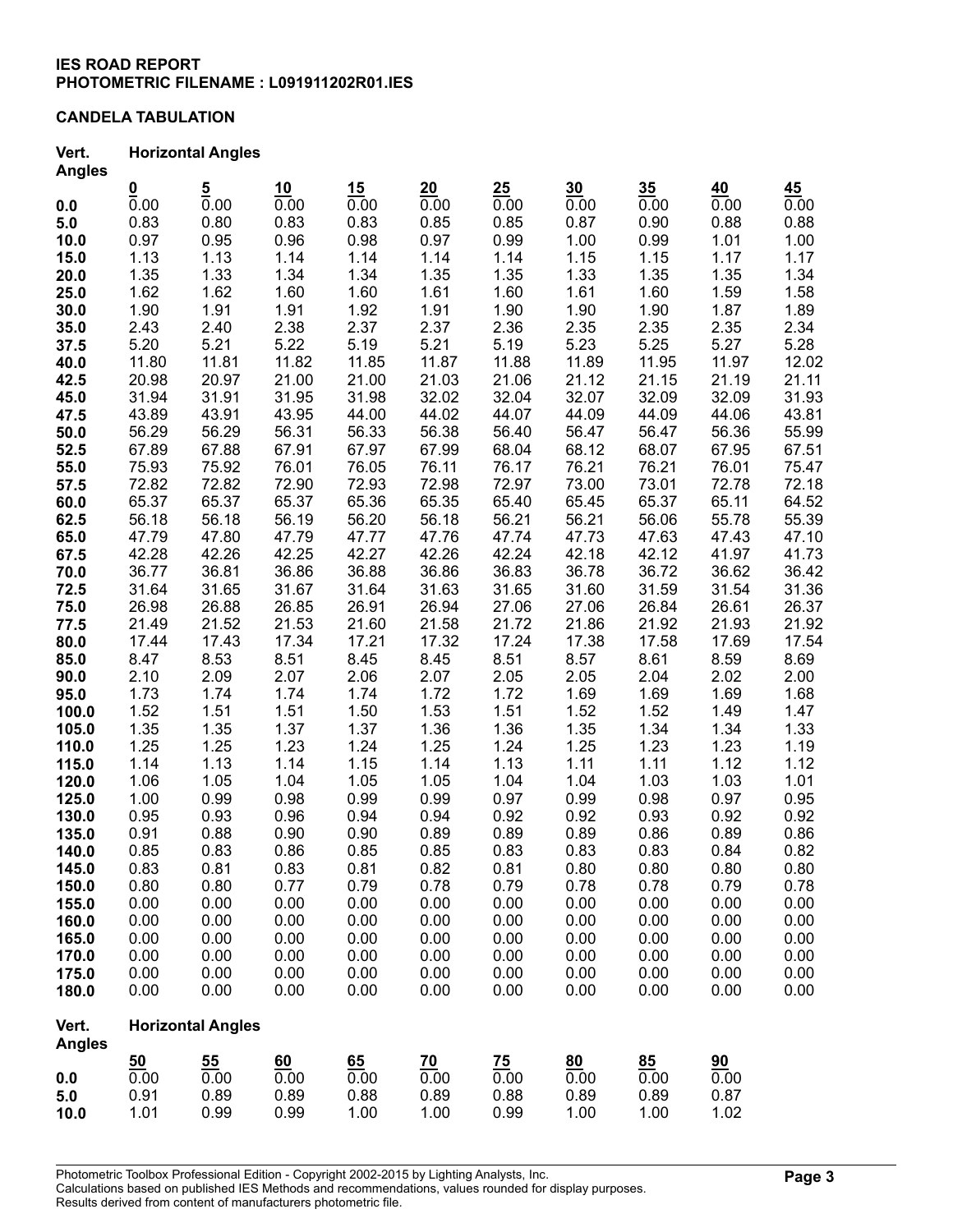# **CANDELA TABULATION - (Cont.)**

| 15.0  | 1.16  | 1.15  | 1.15  | 1.12  | 1.12  | 1.14  | 1.13  | 1.12  | 1.12  |
|-------|-------|-------|-------|-------|-------|-------|-------|-------|-------|
| 20.0  | 1.33  | 1.34  | 1.33  | 1.31  | 1.29  | 1.29  | 1.29  | 1.31  | 1.32  |
| 25.0  | 1.58  | 1.56  | 1.57  | 1.54  | 1.50  | 1.50  | 1.48  | 1.47  | 1.52  |
| 30.0  | 1.88  | 1.84  | 1.83  | 1.80  | 1.76  | 1.73  | 1.70  | 1.72  | 1.75  |
| 35.0  | 2.32  | 2.32  | 2.28  | 2.23  | 2.18  | 2.13  | 2.08  | 2.05  | 2.09  |
| 37.5  | 5.29  | 5.28  | 5.24  | 5.05  | 4.74  | 4.35  | 3.89  | 3.49  | 3.36  |
| 40.0  | 11.98 | 11.80 | 11.42 | 10.79 | 9.99  | 9.06  | 8.34  | 7.60  | 7.40  |
| 42.5  | 20.90 | 20.42 | 19.61 | 18.46 | 17.19 | 15.83 | 14.65 | 13.77 | 13.56 |
| 45.0  | 31.53 | 30.71 | 29.45 | 27.66 | 25.83 | 23.93 | 22.42 | 21.16 | 20.85 |
| 47.5  | 43.18 | 42.02 | 40.24 | 37.87 | 35.41 | 32.91 | 30.66 | 29.07 | 28.27 |
| 50.0  | 55.26 | 53.89 | 51.66 | 48.69 | 45.44 | 42.02 | 38.65 | 36.69 | 36.33 |
| 52.5  | 66.66 | 65.15 | 62.76 | 59.23 | 55.15 | 50.76 | 46.52 | 43.37 | 41.83 |
| 55.0  | 74.50 | 72.91 | 70.50 | 66.89 | 62.46 | 57.30 | 51.33 | 47.28 | 44.74 |
| 57.5  | 71.15 | 69.49 | 67.13 | 64.10 | 60.69 | 56.15 | 49.81 | 44.78 | 42.82 |
| 60.0  | 63.58 | 62.23 | 60.19 | 57.48 | 54.73 | 51.31 | 45.70 | 40.46 | 36.77 |
| 62.5  | 54.61 | 53.52 | 51.96 | 49.59 | 46.87 | 43.88 | 39.10 | 35.05 | 33.22 |
| 65.0  | 46.48 | 45.48 | 44.27 | 42.41 | 39.81 | 36.83 | 33.04 | 30.29 | 29.17 |
| 67.5  | 41.32 | 40.43 | 39.26 | 37.73 | 35.63 | 32.80 | 29.17 | 26.33 | 24.55 |
| 70.0  | 36.14 | 35.53 | 34.40 | 33.01 | 31.41 | 29.02 | 25.40 | 22.13 | 20.65 |
| 72.5  | 31.14 | 30.69 | 29.82 | 28.51 | 27.08 | 25.27 | 22.06 | 18.59 | 16.84 |
| 75.0  | 26.11 | 25.72 | 25.06 | 24.00 | 22.64 | 20.95 | 18.35 | 14.98 | 13.67 |
| 77.5  | 21.79 | 21.47 | 21.13 | 20.45 | 19.34 | 17.98 | 15.43 | 11.82 | 10.77 |
| 80.0  | 17.44 | 16.83 | 16.55 | 16.29 | 15.52 | 14.39 | 11.86 | 9.02  | 7.97  |
| 85.0  | 8.68  | 8.57  | 8.35  | 8.10  | 7.78  | 7.33  | 6.04  | 4.45  | 3.95  |
| 90.0  | 2.01  | 1.98  | 1.96  | 1.91  | 1.85  | 1.75  | 1.69  | 1.63  | 1.65  |
| 95.0  | 1.66  | 1.62  | 1.61  | 1.57  | 1.52  | 1.47  | 1.44  | 1.39  | 1.41  |
| 100.0 | 1.46  | 1.46  | 1.43  | 1.41  | 1.35  | 1.32  | 1.29  | 1.25  | 1.25  |
| 105.0 | 1.32  | 1.30  | 1.28  | 1.25  | 1.21  | 1.19  | 1.16  | 1.16  | 1.16  |
| 110.0 | 1.19  | 1.20  | 1.15  | 1.12  | 1.11  | 1.09  | 1.06  | 1.08  | 1.07  |
| 115.0 | 1.10  | 1.08  | 1.06  | 1.05  | 1.01  | 0.99  | 0.98  | 0.96  | 0.99  |
| 120.0 | 1.00  | 1.01  | 0.99  | 0.96  | 0.96  | 0.93  | 0.92  | 0.90  | 0.91  |
| 125.0 | 0.95  | 0.94  | 0.94  | 0.91  | 0.90  | 0.87  | 0.86  | 0.84  | 0.83  |
| 130.0 | 0.91  | 0.89  | 0.87  | 0.87  | 0.86  | 0.83  | 0.83  | 0.82  | 0.81  |
| 135.0 | 0.85  | 0.84  | 0.83  | 0.82  | 0.82  | 0.80  | 0.78  | 0.78  | 0.78  |
| 140.0 | 0.82  | 0.80  | 0.81  | 0.77  | 0.78  | 0.78  | 0.77  | 0.77  | 0.76  |
| 145.0 | 0.77  | 0.78  | 0.78  | 0.78  | 0.76  | 0.76  | 0.76  | 0.75  | 0.76  |
| 150.0 | 0.77  | 0.75  | 0.76  | 0.74  | 0.76  | 0.75  | 0.73  | 0.74  | 0.74  |
| 155.0 | 0.00  | 0.00  | 0.00  | 0.00  | 0.00  | 0.00  | 0.00  | 0.00  | 0.00  |
| 160.0 | 0.00  | 0.00  | 0.00  | 0.00  | 0.00  | 0.00  | 0.00  | 0.00  | 0.00  |
| 165.0 | 0.00  | 0.00  | 0.00  | 0.00  | 0.00  | 0.00  | 0.00  | 0.00  | 0.00  |
| 170.0 | 0.00  | 0.00  | 0.00  | 0.00  | 0.00  | 0.00  | 0.00  | 0.00  | 0.00  |
| 175.0 | 0.00  | 0.00  | 0.00  | 0.00  | 0.00  | 0.00  | 0.00  | 0.00  | 0.00  |
| 180.0 | 0.00  | 0.00  | 0.00  | 0.00  | 0.00  | 0.00  | 0.00  | 0.00  | 0.00  |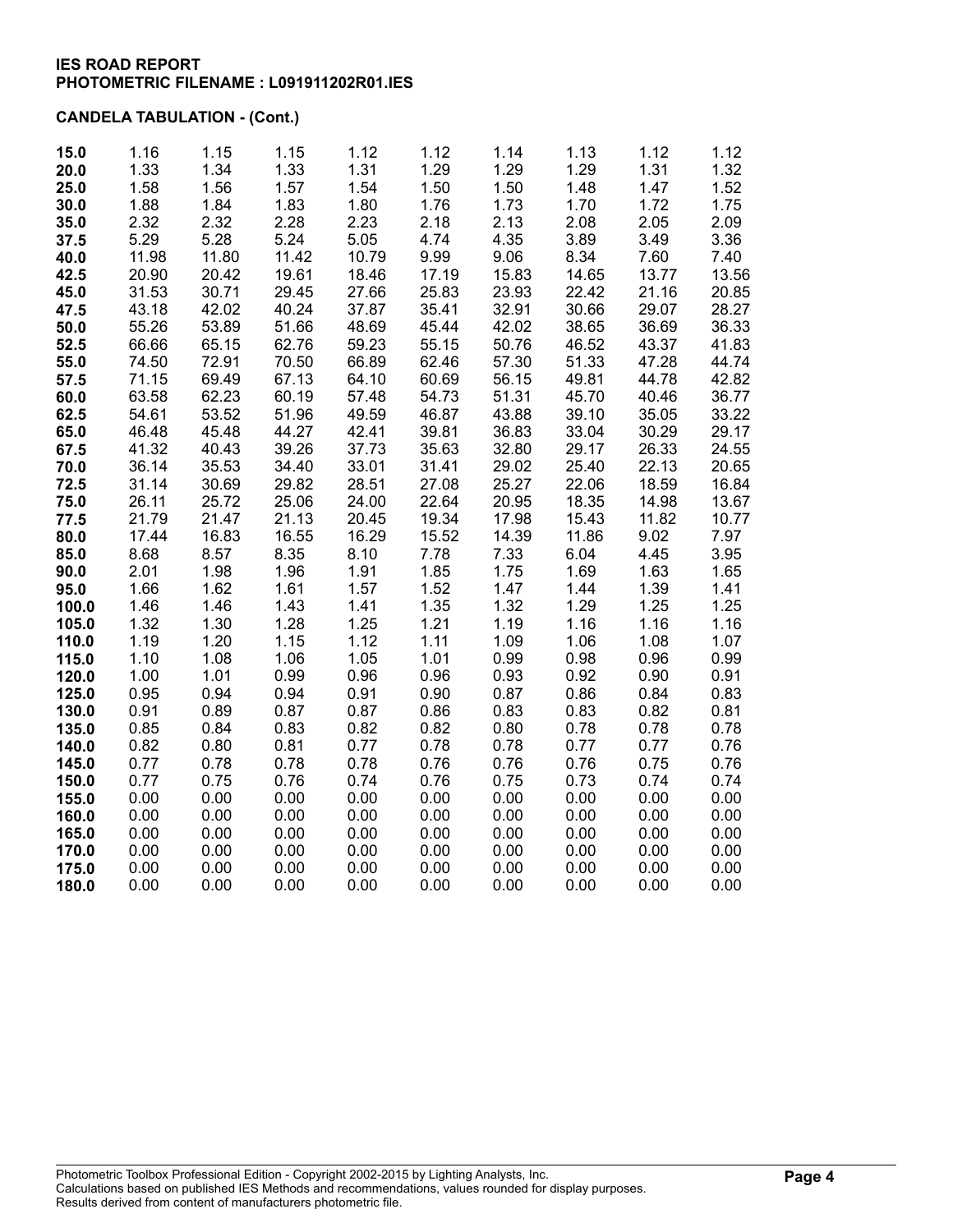### **COEFFICIENTS OF UTILIZATION**



### **FLUX DISTRIBUTION**

|                           | Lumens | Percent<br>Of Luminaire |
|---------------------------|--------|-------------------------|
| Downward Street Side      | 82.0   | 48.1                    |
| Downward House Side       | 82.0   | 48.1                    |
| Downward Total            | 164.0  | 96.3                    |
| <b>Upward Street Side</b> | 3.2    | 1.9                     |
| <b>Upward House Side</b>  | 3.2    | 1.9                     |
| <b>Upward Total</b>       | 6.4    | 3.8                     |
| <b>Total Flux</b>         | 170.4  | 100.0                   |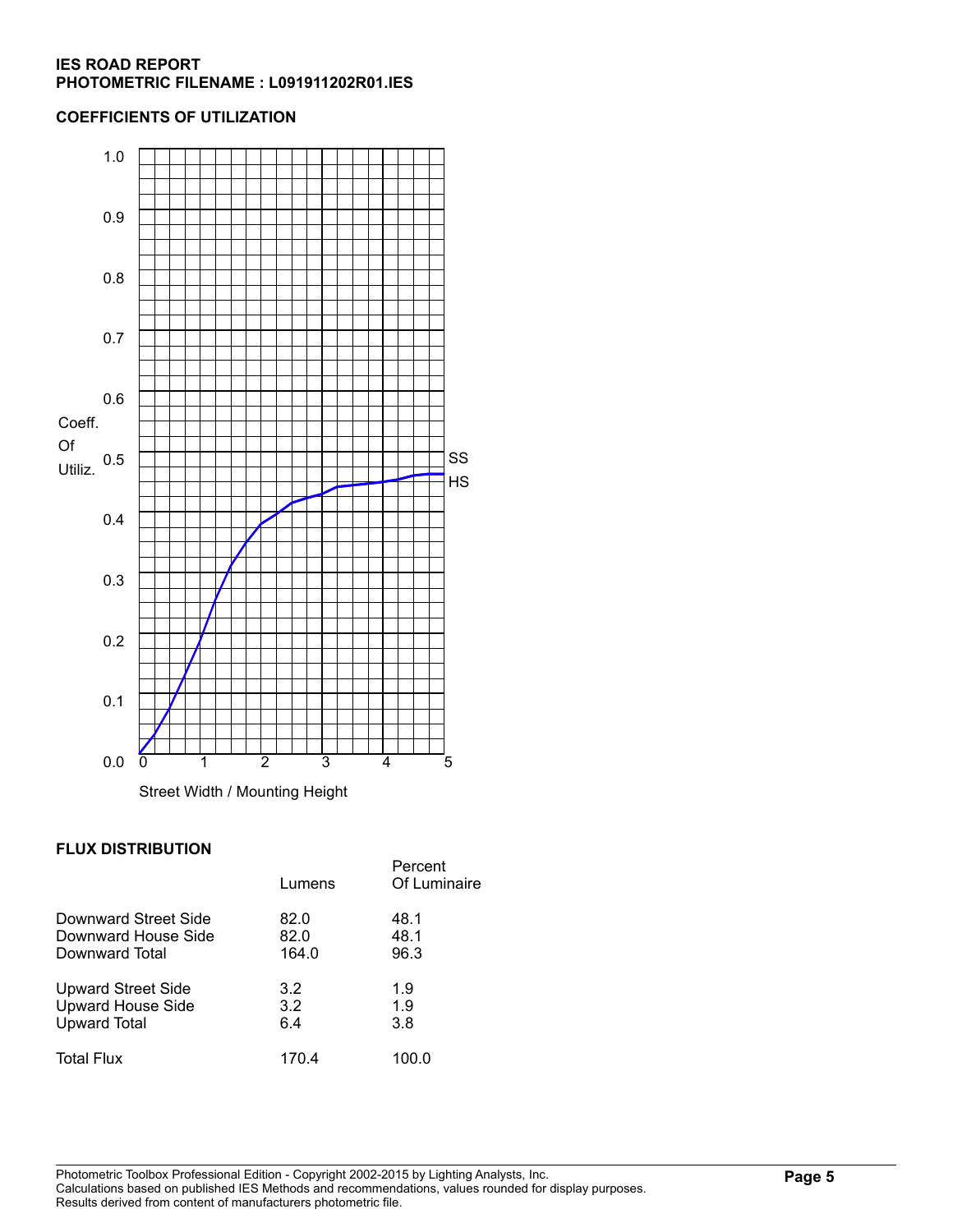## **POLAR GRAPH**



Maximum Candela = 76.21 Located At Horizontal Angle = 35, Vertical Angle = 55 # 1 - Vertical Plane Through Horizontal Angles (35 - 215) (Through Max. Cd.) # 2 - Horizontal Cone Through Vertical Angle (55) (Through Max. Cd.)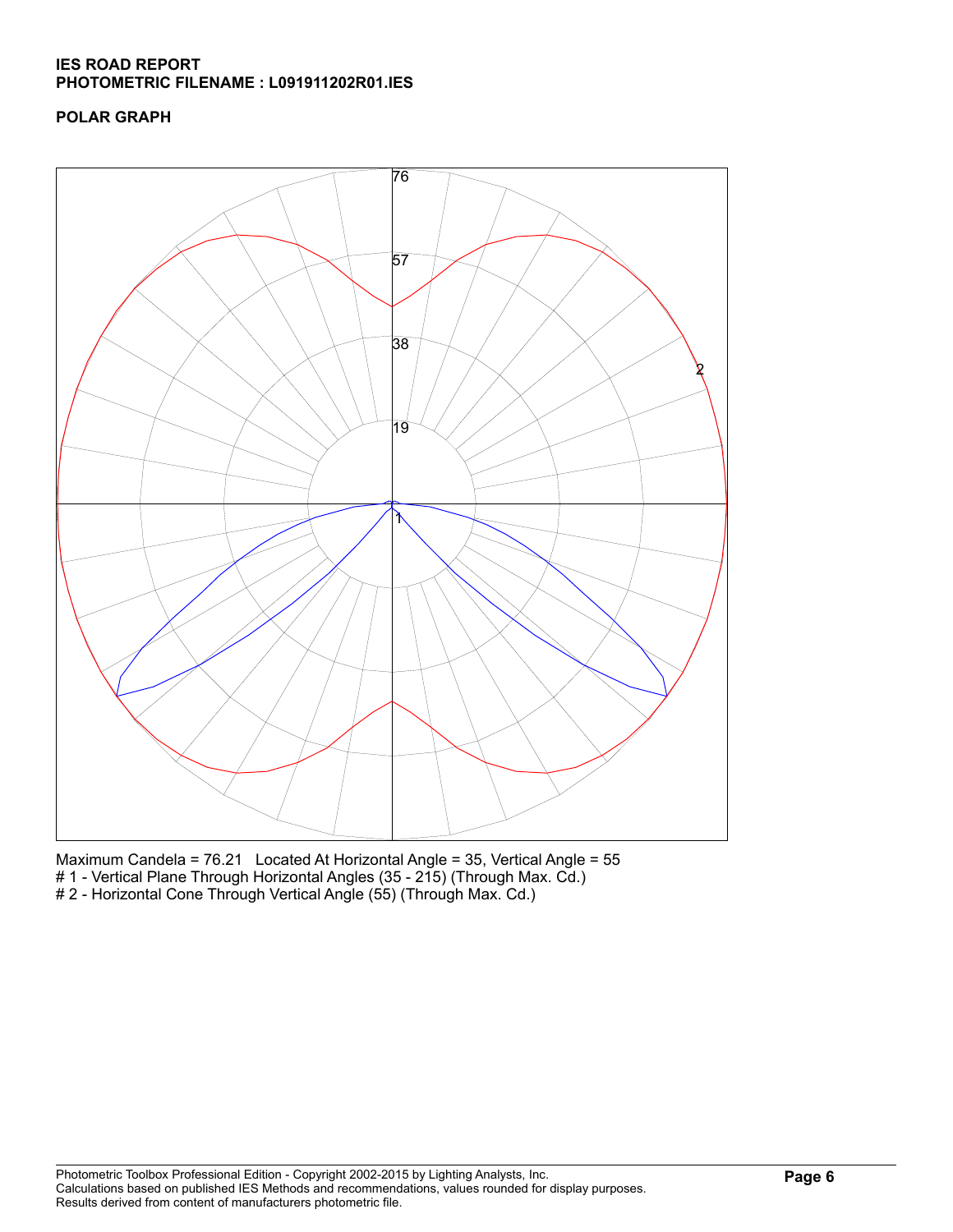### **ISOFOOTCANDLE LINES OF HORIZONTAL ILLUMINANCE**



(+) = Maximum Candela Point